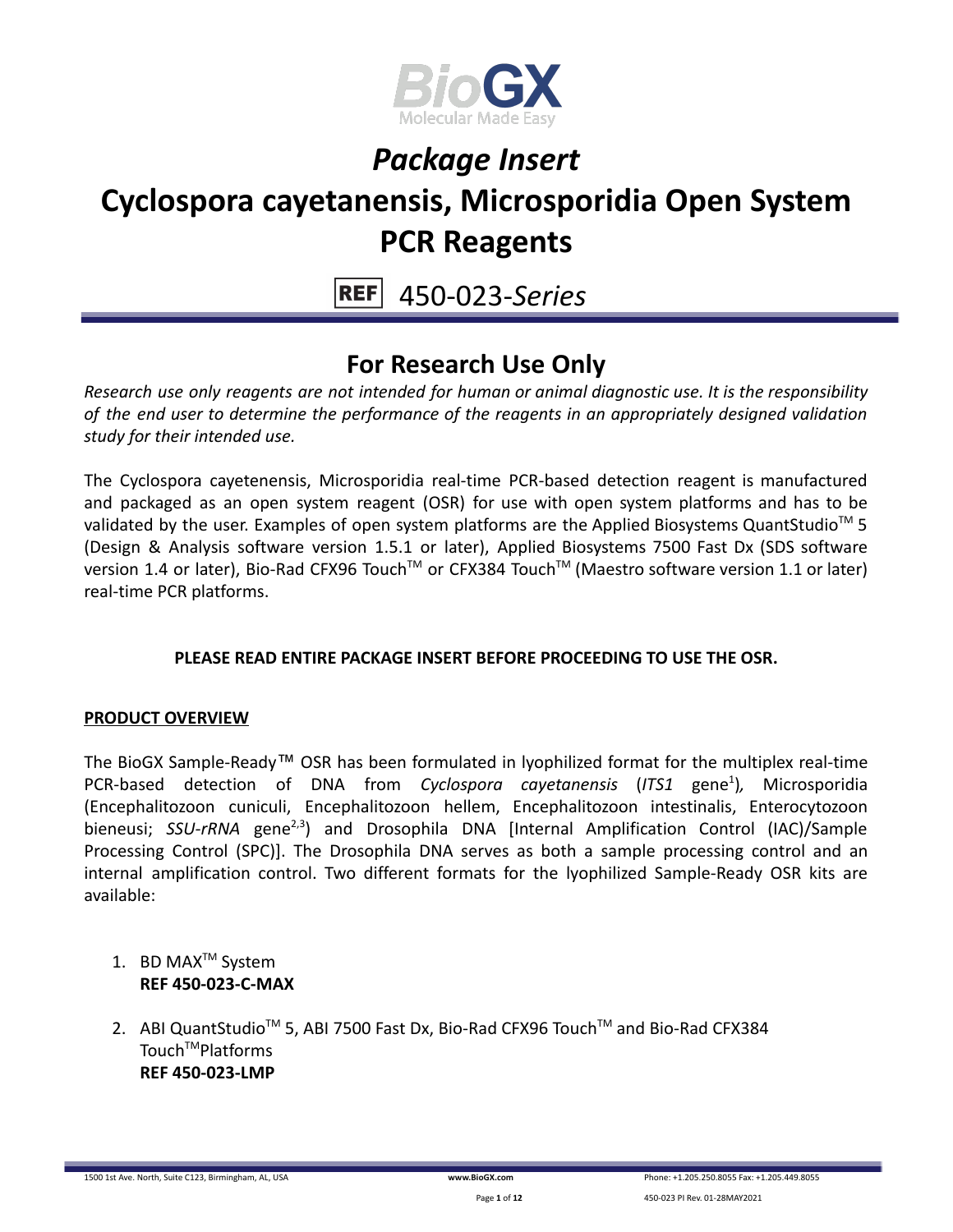

450-023-*Series*

#### **Note:**

**BD MAXTM System OSR (450-023-C-MAX)** contains all PCR primers, probes, enzymes, dNTPs, MgCl<sub>2</sub>, buffers, and other components required for PCR reaction. BD MAX extraction kits available from Becton, Dickinson and Company include a Drosophila DNA sequence which serves as a Sample Processing Control (SPC). No exogenous addition of SPC is needed.

**OSR for ABI and Bio-Rad Platforms (450-023-LMP)** contain all PCR primers, probes, enzymes, dNTPs, MgCl<sub>2</sub>, buffers, and other components required for the PCR reaction. Drosophila DNA sequence is included in the OSR master mix and serves as Internal Amplification Control (IAC). No exogenous addition of SPC is needed.

#### **PACKAGE CONTENTS**

**BioGX REF:** 450-023-C-MAX **Platform(s):** BD MAX<sup>™</sup> System

Each 24-reaction package contains two pouches:

- 1. First pouch contains 24 sealed BD MAX<sup>™</sup> tubes of BioGX lyophilized Sample-Ready<sup>™</sup> OSR, each tube sufficient for a 12.5 µL PCR reaction.
- 2. Second pouch contains 24 sealed BD MAX<sup>™</sup> tubes, each containing 25  $\mu$ L of OSR-specific BioGX Rehydration Buffer.

#### **BioGX REF:** 450-023-LMP

Platform(s): ABI QuantStudio<sup>™</sup> 5, ABI 7500 Fast Dx, Bio-Rad CFX96 Touch<sup>™</sup> and Bio-Rad CFX384 Touch<sup>TM</sup>

Each 64-reaction package consists of one pouch:

1. The pouch contains 2 x 8-tube strips. Each tube contains BioGX lyophilized Sample-Ready<sup>TM</sup> OSR sufficient for 4 x 15 µL PCR reactions.

Note: 8-tube strips containing reagents ARE NOT compatible with ABI QuantStudio<sup>™</sup> 5, ABI 7500 Fast Dx, Bio-Rad CFX96 Touch™ and Bio-Rad CFX384 Touch™ instruments.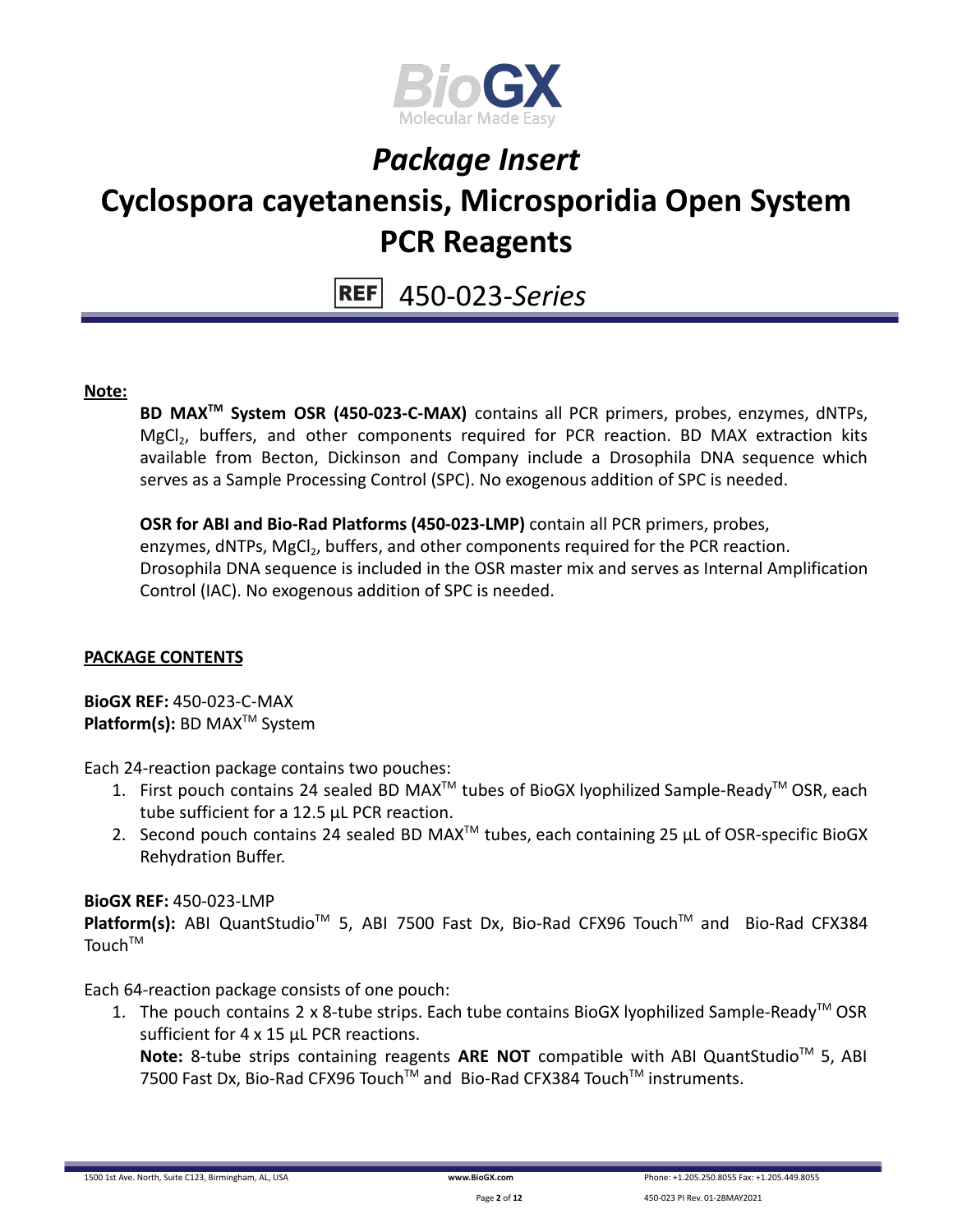

# *Package Insert*

### **Cyclospora cayetanensis, Microsporidia Open System PCR Reagents**

450-023-*Series*

#### **EQUIPMENT AND MATERIALS REQUIRED BUT NOT PROVIDED**

- Lyophilized Positive Control Template DNA Beads  $(10<sup>5</sup>$  copies/bead)
	- BioGX Cyclospora cayetanensis (Part number 720-0075)
	- BioGX Enterocytozoon bieneusi (Part number 720-0076)
		-
	- BioGX Encephalitozoon intestinalis (Part number 720-0077) ○ BioGX Encephalitozoon hellem (Part number 720-0078)
	- BioGX Encephalitozoon cuniculi (Part number 720-0079)
	- **BioGX Molecular Grade Water or equivalent** 
		- BioGX Rehydration Water (Part number: 800-0035-12)
- BD MAX ™ ExK ™ DNA-2 (US BD catalog no. 442819/ International BD catalog no. 442820)
- BD MAX ™ PCR Cartridges (US and International BD catalog no. 437519)
- Vortex Genie 2 Vortexer (VWR catalog no. 58815-234) or equivalent
- Disposable nitrile gloves
- Applied Biosystems QuantStudio 5 (0.2 mL) consumables.
	- Thermo Fisher optical 8-tube strip (catalog no. 4316567)
	- Thermo Fisher ultra-clear optical caps, strips of 8 (catalog no. AB-0866)
	- Thermo Fisher 96-well optical clear reaction plates (catalog no. A36924)
	- Thermo Fisher 96-well qPCR plate seals (catalog no. AB-1170)
- Applied Biosystems 7500 Fast Dx (0.1 mL) consumables.
	- Thermo Fisher optical 8-tube strip (catalog no. 4358293)
		- Thermo Fisher ultra-clear optical caps, strips of 8 (catalog no. 4323032)
		- Thermo Fisher 96-well optical reaction plates (catalog no. 4346906)
		- Thermo Fisher 96-well qPCR plate seals (catalog no. 4311971)
- Bio-Rad CFX96 Touch consumables.
	- Bio-Rad 8-tube PCR strips without caps (catalog no. TLS0851)
	- Bio-Rad Optical flat 8-cap strips for PCR tubes (catalog no. TCS0803)
	- Bio-Rad 96-well plates (catalog no. HSP9655)
	- Bio-Rad 96-well plate sealing film, optical (catalog no. MSB1001)
- Bio-Rad CFX384 Touch consumables.
	- Bio-Rad 384-well plates (catalog no. HSP3905)
	- Bio-Rad 384-well plate sealing film, optical (catalog no. MSB1001)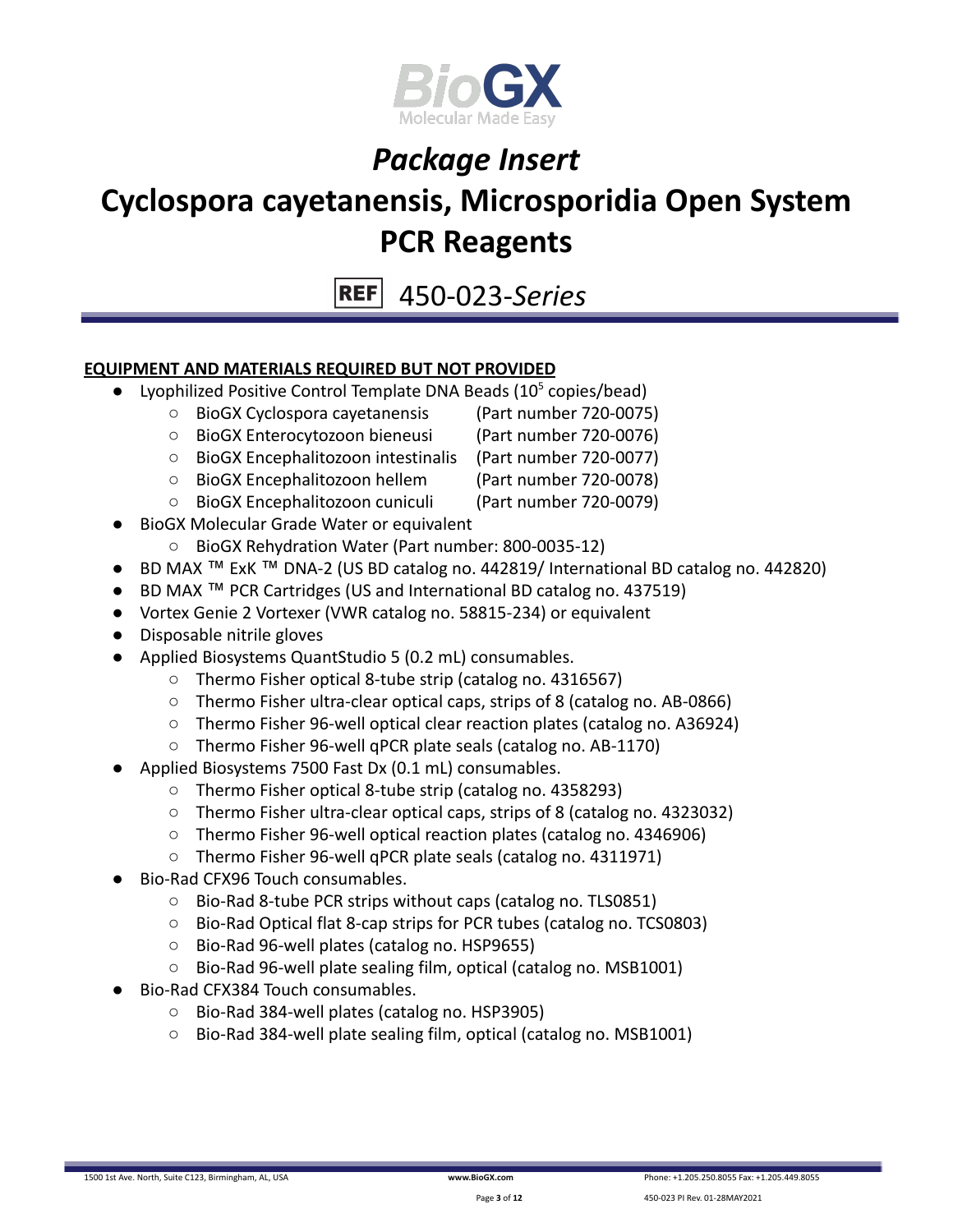

450-023-*Series*

#### **WARNINGS AND PRECAUTIONS**

- For research use only. Not intended for human or animal diagnostics use.
- If handling biological samples, including used Extraction Kits and PCR Cartridges, treat as if capable of transmitting infectious agents in accordance with safe laboratory procedures such as those described in CLSI Document M29 $4$  and in Biosafety in Microbiological and Biomedical Laboratories<sup>5</sup>.
- BioGX REF: 450-023-C-MAX has been quality control tested only with the BD Open System Extraction Kits on the BD MAX<sup>™</sup> System.
- BioGX REF: 450-023-LMP has been quality control tested only with the ABI QuantStudio<sup>™</sup> 5, ABI 7500 Fast Dx, Bio-Rad CFX96 Touch™ and Bio-Rad CFX384 Touch<sup>™</sup> real-time PCR platforms.
- Do not use the reagents if the protective pouches are open or torn upon arrival.
- Close reagent protective pouches promptly with the zip seal after each use. Remove any excess air in the pouches prior to sealing and store at 2-8 °C.
- Do not remove desiccant from the PCR master mix pouches.
- Do not use Sample-Ready**TM** master mix if the desiccant is not present or is broken inside the Sample-Ready**TM** master mix pouches.
- Do not use reagent tubes if the foil seal has been opened or damaged.
- Do not mix reagents from different pouches and/or kits and/or lots.
- Do not use expired reagents and/or materials.
- Refer to BD MAX<sup>™</sup> ExK<sup>™</sup> DNA-2 Extraction Kit Instructions or to other respective nucleic acid extraction kits manufacturers' instructions for information about proper handling, cautions, and proper waste disposal.
- Do not mix septum caps between Sample Buffer Tubes or re-use septum caps as contamination may occur and compromise test results.
- Check BD Unitized Reagent Strips for proper liquid fills (ensure that the liquids are at the bottom of the tubes).
- Do not pipette by mouth.
- Do not smoke, drink, or eat in areas where samples or kits are being handled.
- Dispose of unused reagents and waste in accordance with country, federal, provincial, state, and local regulations.
- Use clean gloves when handling extraction kit components and PCR reagents and buffer tubes.

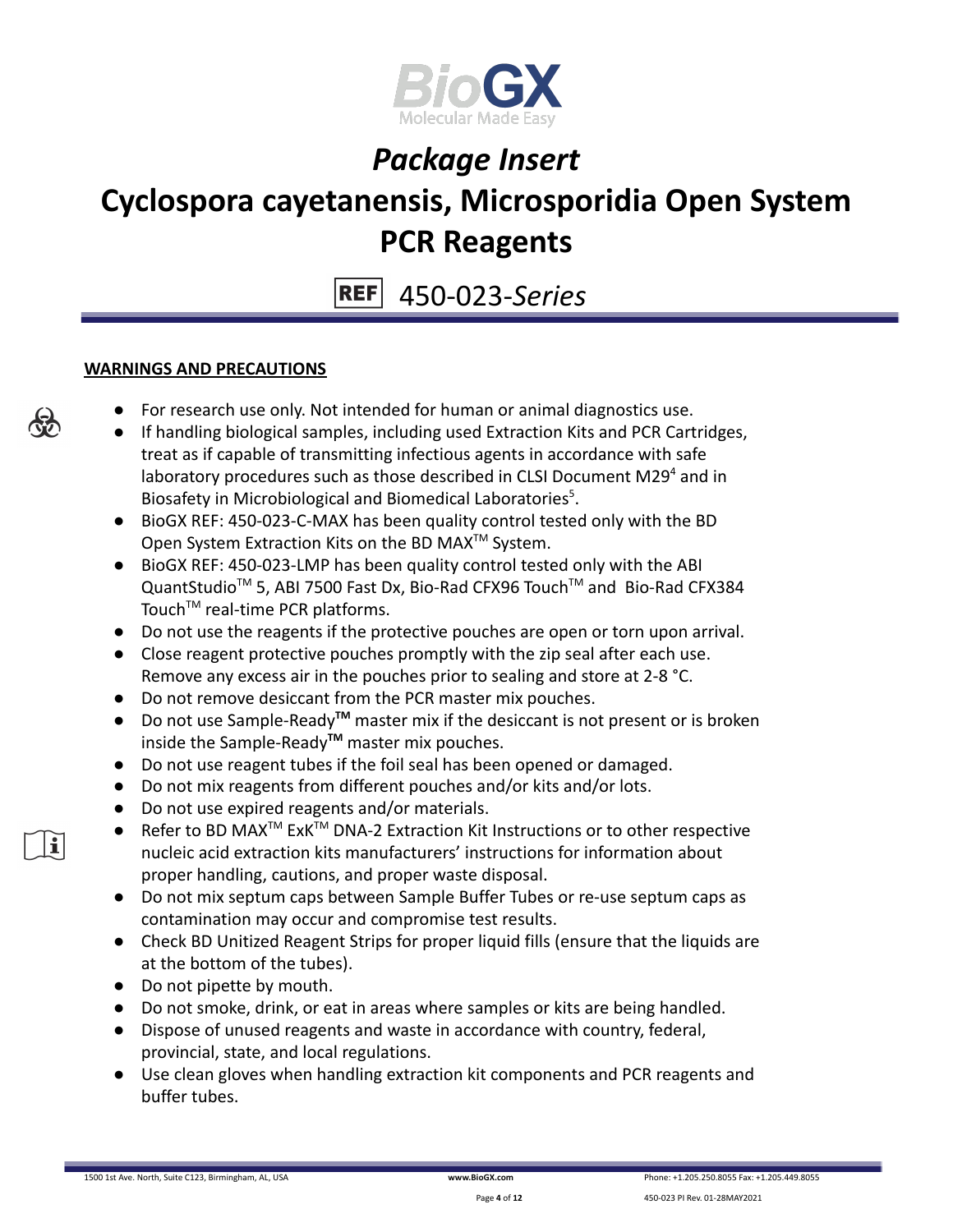

450-023-*Series*

#### **STORAGE REQUIREMENTS AND RECOMMENDATIONS**



Product ships at ambient temperature, but BioGX recommends long-term storage at 2-8°C. Reagents have been tested to demonstrate optimal performance when stored properly and consumed by the Manufacturer Recommended Use By Date. The end user may opt to extend the useful life for Research Use Only reagents upon completing their own performance validations. BioGX's guarantee of reagent integrity does not extend beyond the Manufacturer Recommended Use By Date when stored properly. Avoid exposing the reagents (lyophilized or rehydrated) to direct sunlight or long-term ambient lighting. Tightly reseal the pouch with unused reactions and immediately return to a refrigerator after opening. To mitigate reagent performance degradation from exposure to moisture, BioGX suggests using the entire contents of the opened pouch within 2 weeks; however, the user may choose to verify an extended working time > 2 weeks by performance testing with positive controls and an examination of the sample preparation control target.

#### **SAMPLE TYPES UTILIZED FOR QUALITY CONTROL TESTING**

-Swab samples collected in Copan ESwab™ or Copan FecalSwab™ -Direct stool sample

#### **REAGENT OPTICAL CONFIGURATION**

#### **Table 1A.** Optical Channel Configuration for REF 450-023-C-MAX.

| <b>Optical Channel</b><br>(Fluorophore Equivalent) | <b>Target</b>           |
|----------------------------------------------------|-------------------------|
| <b>FAM</b>                                         | Unused                  |
| <b>HEX</b>                                         | Cyclospora cayetanensis |
| Texas Red                                          | Microsporidia           |
| Cy <sub>5</sub>                                    | Unused                  |
| Cy5.5                                              | <b>SPC</b>              |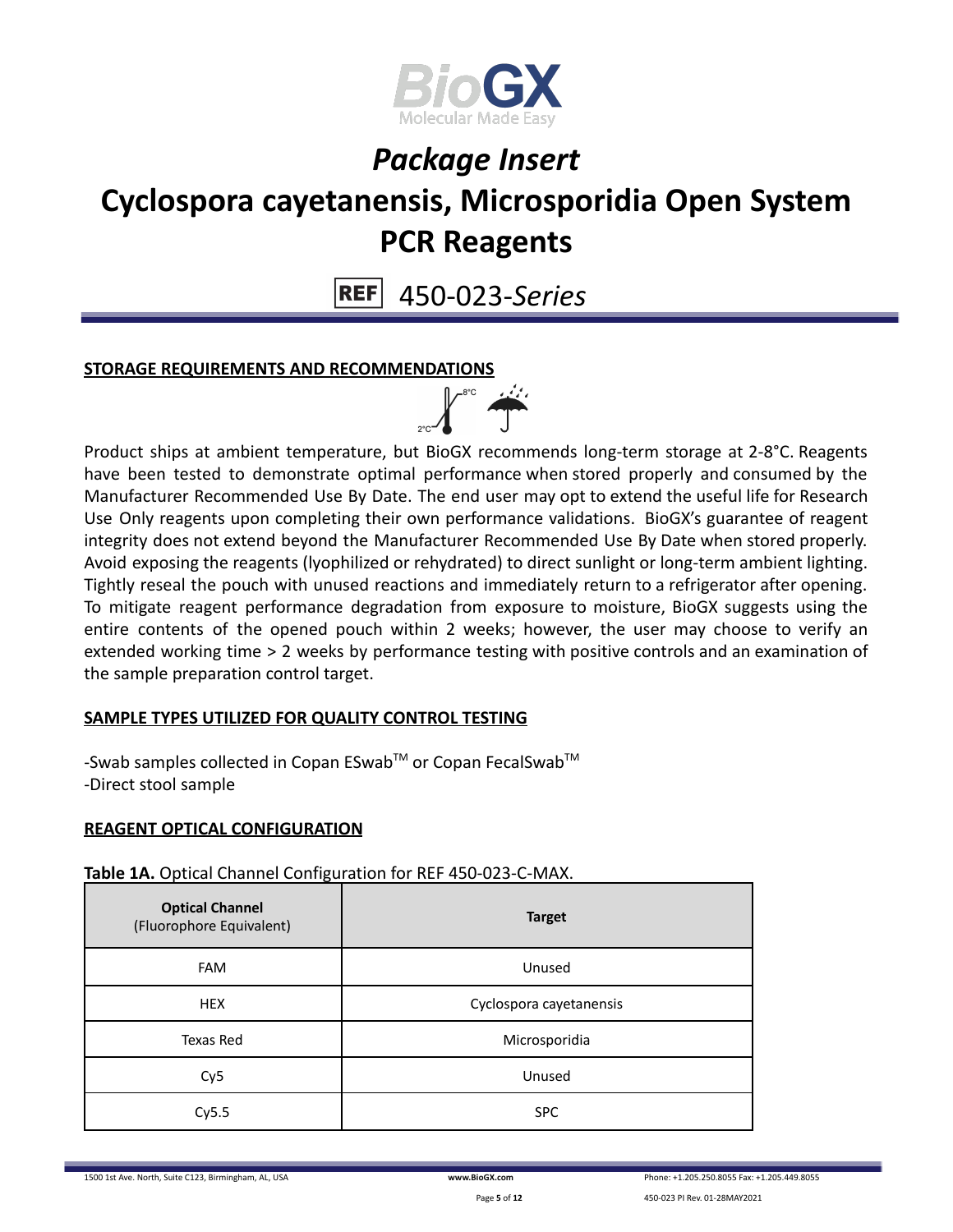

450-023-*Series*

#### **Table 1B.** Optical Channel Configuration for REF 450-023-LMP.

| <b>Optical Channel</b><br>(Fluorophore Equivalent) | <b>Target</b>           |
|----------------------------------------------------|-------------------------|
| <b>FAM</b>                                         | Unused                  |
| <b>HEX</b>                                         | Cyclospora cayetanensis |
| Texas Red                                          | Microsporidia           |
| Cy <sub>5</sub>                                    | IAC                     |
| Cy5.5                                              | Unused                  |

#### **QUALITY CONTROL AND EXTRACTION TESTING PARAMETERS**

#### **BD MAXTM System (BioGX REF: 450-023-C-MAX)**

As a starting point, users can import and install the Electronic User Defined Protocol (eUDP) that utilizes ExK DNA-2 extraction kits onto the BD MAX<sup>™</sup>. BioGX's most current eUDP utilized for quality control of this product can be obtained by sending an email to **[TS@biogx.com](mailto:TS@biogx.com)**. Please refer to the BD MAX<sup>™</sup> user manual<sup>6</sup> for uploading instructions**.**

#### **ABI and Bio-Rad Platforms (BioGX REF: 450-023-LMP)**

As a starting point, users can import and install a PCR run file onto:

- 1. Applied Biosystems QuantStudio<sup>™</sup> 5 (Design & Analysis software version 1.5.1 or later)
- 2. ABI 7500 Fast Dx (SDS software version 1.4 or later)
- 3. Bio-Rad CFX96 Touch<sup>™</sup> (Maestro software version 1.1 or later)
- 4. Bio-Rad CFX384 Touch™ (Maestro software version 1.1 or later)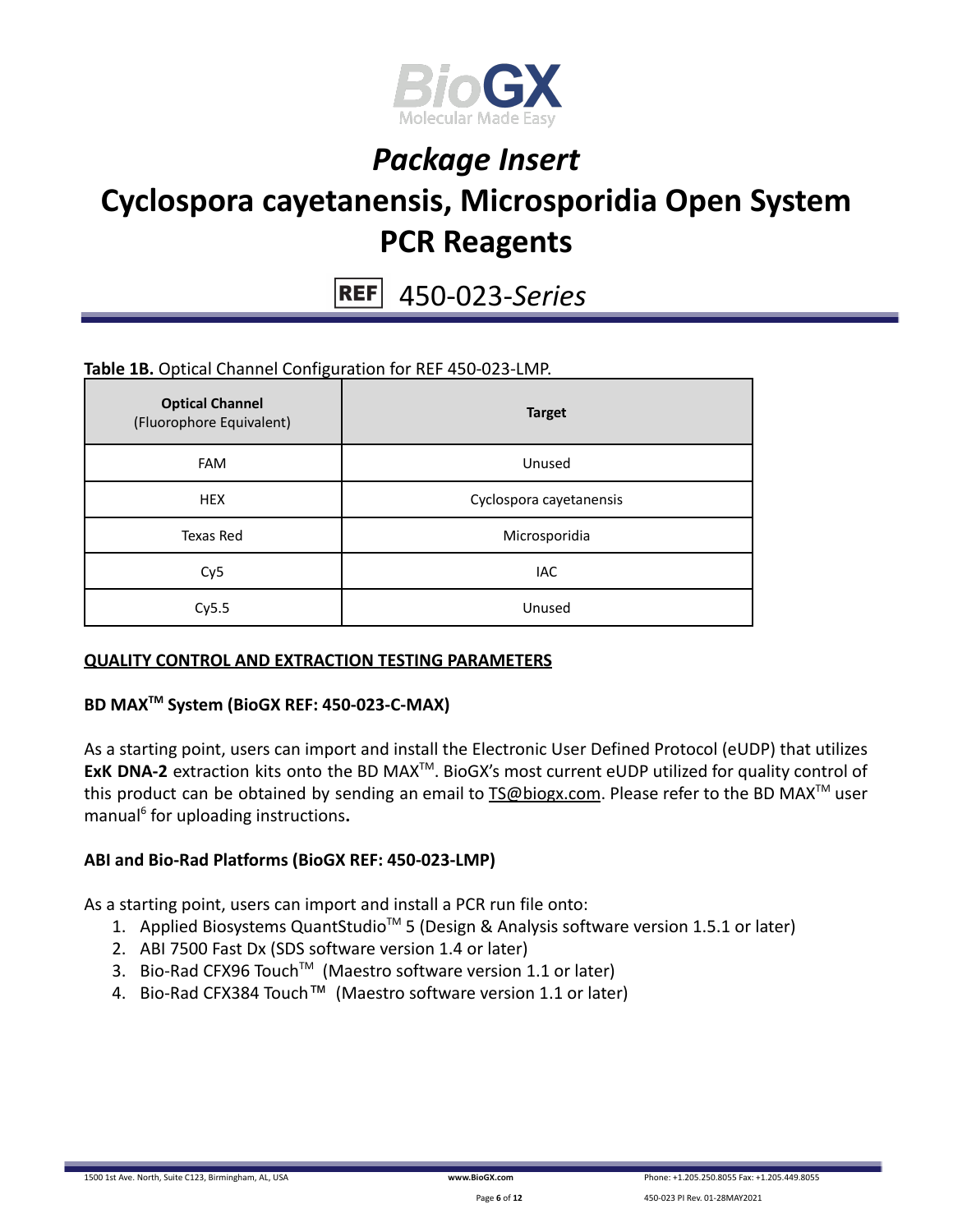

### 450-023-*Series*

BioGX's most current ABI QuantStudio<sup>™</sup> 5, ABI 7500 Fast Dx, Bio-Rad CFX96 Touch™, and Bio-Rad CFX384 Touch™ PCR run files utilized for quality control of this product can be obtained by sending an email to **[TS@biogx.com.](mailto:TS@biogx.com)** Please refer to the Applied Biosystems QuantStudio<sup>™</sup> 5 user manual<sup>7</sup> for uploading instructions. Please refer to the ABI 7500 Fast Dx user manual<sup>8</sup> for uploading instructions. Please refer to the Bio-Rad CFX96 Touch<sup>™</sup> user manual<sup>9</sup> for uploading instructions. Please refer to the Bio-Rad CFX384 Touch<sup>™</sup> user manual<sup>9</sup> for uploading instructions.

#### **SAMPLE VOLUMES UTILIZED DURING QUALITY CONTROL TESTING**

The end user may choose to validate a different pretreatment method or volume of sample to load other than the sample processing used by BioGX for QC testing as outlined below.

#### **Swab in Copan ESwabTM or Copan FecalSwabTM**

#### **BD MAXTM System**

Thoroughly vortex the sample prior to addition to the Sample Buffer Tube (SBT). Pipette 50 μL of sample into the SBT, aseptically place the BD<sup>™</sup> septum cap on each SBT. Pulse vortex the SBT for 1-3 seconds, and load the SBT into the extraction tray.

#### **ABI and Bio-Rad Platforms (validated magnetic bead or silica column extraction kits)**

Thoroughly vortex the sample prior to processing. Follow manufacturer recommendations for extraction of appropriate sample volume. Transfer 5 μL to purified nucleic acid to master mix as described in Section: *BioGX Quality Control Test Setup Procedure for ABI and Bio-Rad Platforms.*

#### **Direct Stool**

#### **BD MAXTM System**

Collect a 10 µL loopful of direct stool and add to the Sample Buffer Tube (SBT). Do not add more than approximately 10 µL of direct stool to the Sample Buffer Tube, excessive stool matrix can introduce extraction and/or PCR inhibitors. Swirl the inoculation loop 3-4 times in the SBT to homogenize the sample. Dispose the inoculation loop. Aseptically place the BD™ septum cap on each SBT. Pulse vortex the SBT for 1-3 seconds, and load the SBT into the extraction tray.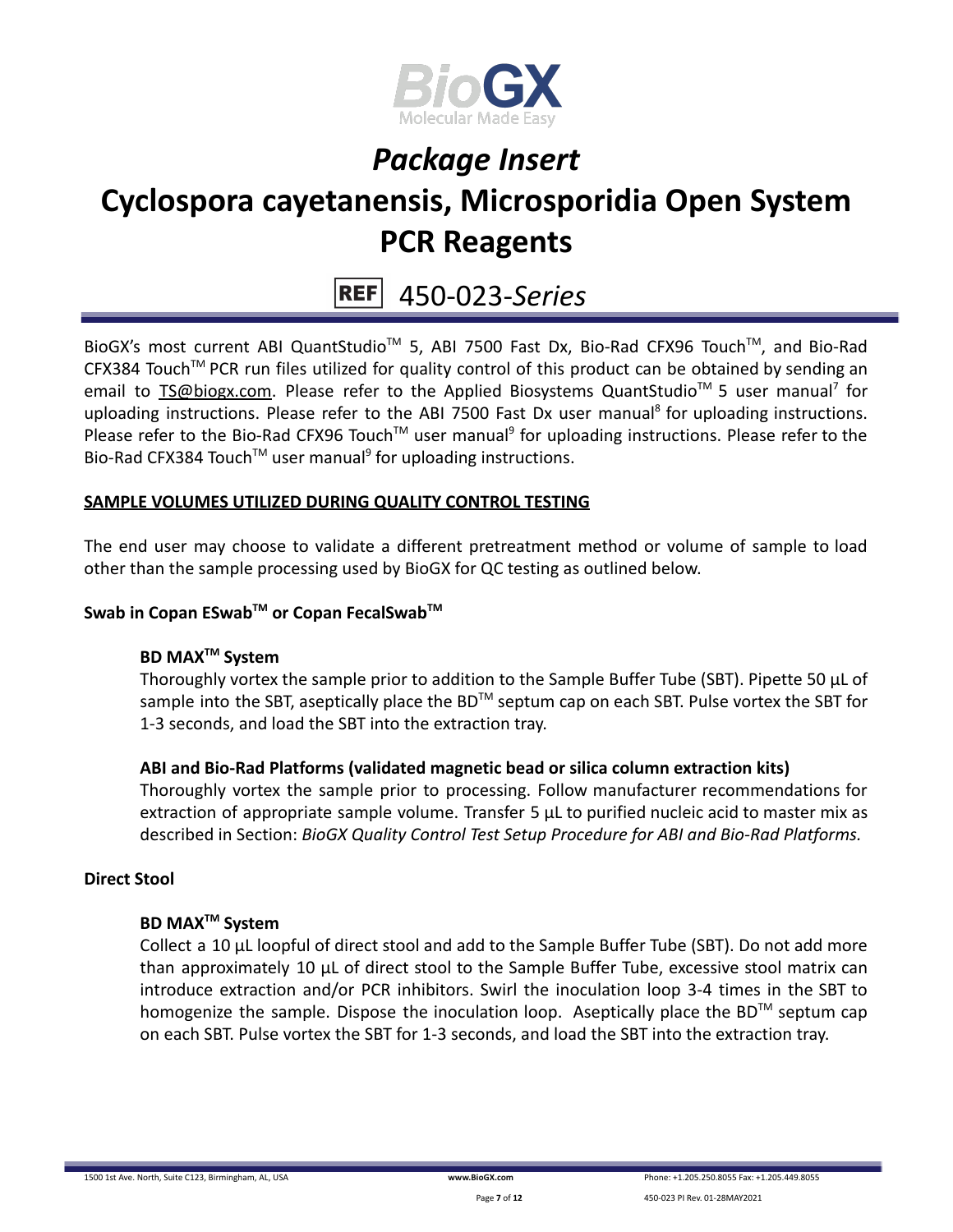

### **PCR Reagents**

450-023-*Series*

#### **ABI and Bio-Rad Platforms (validated magnetic bead or silica column extraction kits)**

Follow manufacturer recommendations for extraction of appropriate sample volume. Transfer 5 μL to purified nucleic acid to master mix as described in Section: *BioGX Quality Control Test Setup Procedure for ABI and Bio-Rad Platforms.*

#### **BioGX QUALITY CONTROL TEST SETUP PROCEDURE**

#### **BD MAXTM System Quality Control Test Setup**

#### **Loading a Sample Buffer Tube (SBT)**

- 1. Add the appropriate sample volume to each SBT.
- 2. Aseptically place  $BD^{TM}$  septum cap on each SBT.
- 3. Vortex the SBT for 1-3 seconds.
- 4. Load the SBT into the extraction tray.

#### **WEAR NITRILE GLOVES WHEN HANDLING LYOPHILIZED REAGENTS TO REDUCE THE GENERATION OF STATIC CHARGES. DO NOT USE LATEX GLOVES.**

#### **Assembly of BD MAX Extraction Strips and BioGX Reagents**

- 1. Choose the appropriate BD MAX<sup>TM</sup> extraction kit (see above). DO NOT use BD MAX<sup>TM</sup> master mix or the blank 0.3 mL conical tubes that come with the extraction kit.
- 2. Load the selected extraction cartridges into the extraction tray, 1 per sample to be tested.
- 3. Snap one BD MAX<sup>™</sup> ExK<sup>™</sup> DNA Extraction tube into snap-in position 1 (Snap-1) of each extraction strip (**Figure 1**).
- 4. Snap one BioGX Sample-Ready™ lyophilized reagent tube into position 2 (Snap-2) of each extraction strip. Check to make sure the lyophilized cake is at the bottom of the tube prior to inserting into the strip. The funnel-shaped cake may be in any orientation  $(v, >, \land, <)$ .
- 5. Snap one BioGX Rehydration Buffer tube into position 3 (Snap-3) of each extraction strip. Check to make sure the buffer is at the bottom of the tube prior to inserting into the strip. Position 4 (Snap-4) will remain empty.
- 6. Lift the tray and briefly examine the bottom of each strip to ensure all reagents are at the bottom of each tube and bubbles are not present in Extraction buffer reservoirs.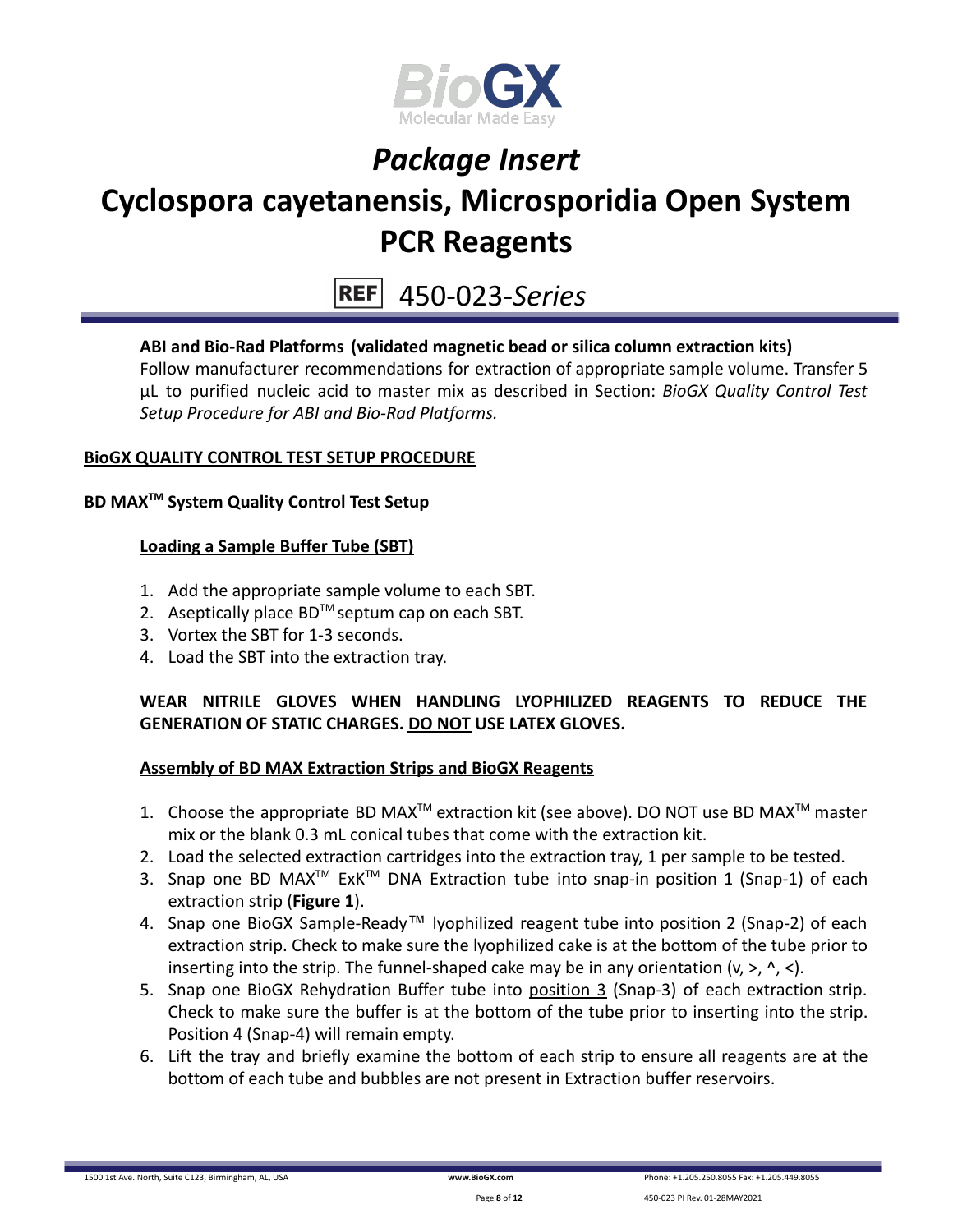

**REF** 450-023-*Series*

- 7. Proceed with worklist generation and sample loading per BD MAX $^{TM}$  operating instructions. Select the appropriate User Defined Protocol (UDP). Load the extraction tray and, if necessary, a new PCR card into the instrument, close the door, and click "Start Run."
- 8. Analyze the results by opening the completed run file in the "Results" tab.

# **Single Master Mix Type 4 Setup**

BD MAX ExK™ 4-Snap Unitized Reagent Strip



**Figure 1.** Diagram of BD MAX**TM** ExK**TM** 4-snap Unitized Reagent Strips.

#### **Important Note**

Always first insert all Snap-1 tubes, then all Snap-2 tubes, then all Snap-3 tubes. The Snap 4 position will remain empty unless the user has set up the reagent to run in dual master mix mode. Approximately 25 µL of extracted nucleic acid remains in the position 3 tube after extraction. This may be removed and saved for further analyses after the run has been completed.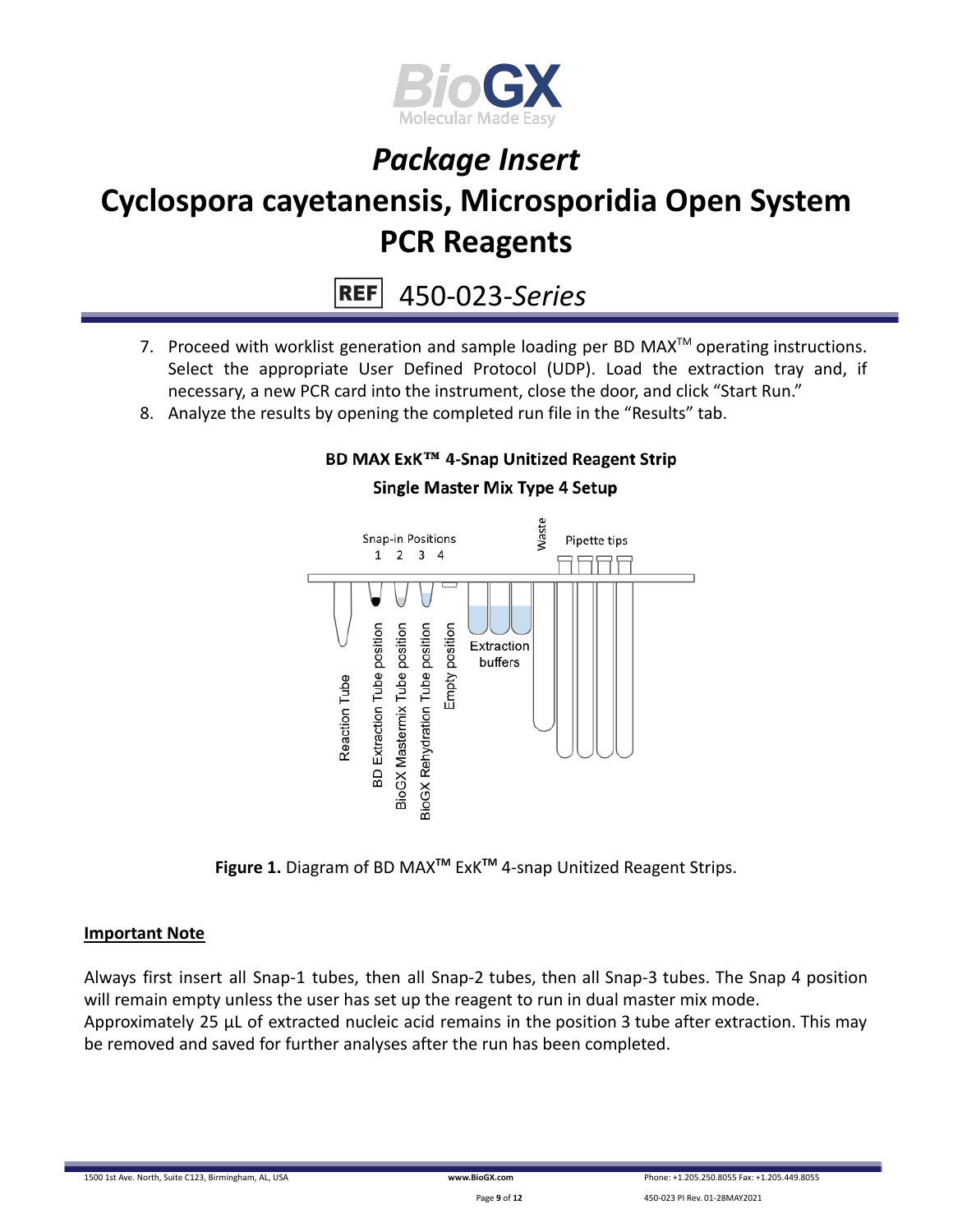

**REF** 450-023-*Series*

**ABI and Bio-Rad Platforms Quality Control Test Setup**

#### **WEAR NITRILE GLOVES WHEN HANDLING LYOPHILIZED REAGENTS TO REDUCE THE GENERATION OF STATIC CHARGES. DO NOT USE LATEX GLOVES.**

#### **Assembly of BioGX Reagents**

1. Prepare the appropriate number of 8-tube PCR strips, 96-well or 384-well PCR plates.

2. Transfer 40 μL of molecular grade water to one vial of lyophilized BioGX reagents. The rehydrated master mix is more than sufficient for 4 samples to be tested.

Note: 8-tube strips containing reagents ARE NOT compatible with ABI QuantStudio<sup>™</sup> 5, ABI 7500 Fast Dx, Bio-Rad CFX96 Touch™ and Bio-Rad CFX384 Touch™ Platforms. Rehydrated master mix must be transferred to 8-tube PCR strips, 96-well or 384-well PCR plates compatible with appropriate instruments.

3. Mix by gently pipetting up and down. (IMPORTANT: Keep rehydrated master mix in a cold block or on ice if setup cannot not be completed within 20 minutes. If the rehydrated master mix cannot be used immediately, it can be capped and stored up to 24 hours at 2-8°C, protected from light).

4. Transfer 10 μL of rehydrated master mix to the bottom of 4 empty wells.

5. To each well containing 10 μL of rehydrated master mix, add 5 μL of extracted sample.

6. Affix the appropriate optical caps or optical plate seals.

7. Pulse spin the sealed PCR plate or tube to mix and bring liquid to the bottom.

8. Load 8-tube PCR strips or 96-well PCR plates into the real-time PCR platform and start the run. Avoid unnecessary delay once tubes/plates are loaded into the real-time PCR instrument.

#### **ASSAY PERFORMANCE**

All BioGX Research Use Only products are designed to detect 20 copies or less of the target nucleic acid per reaction.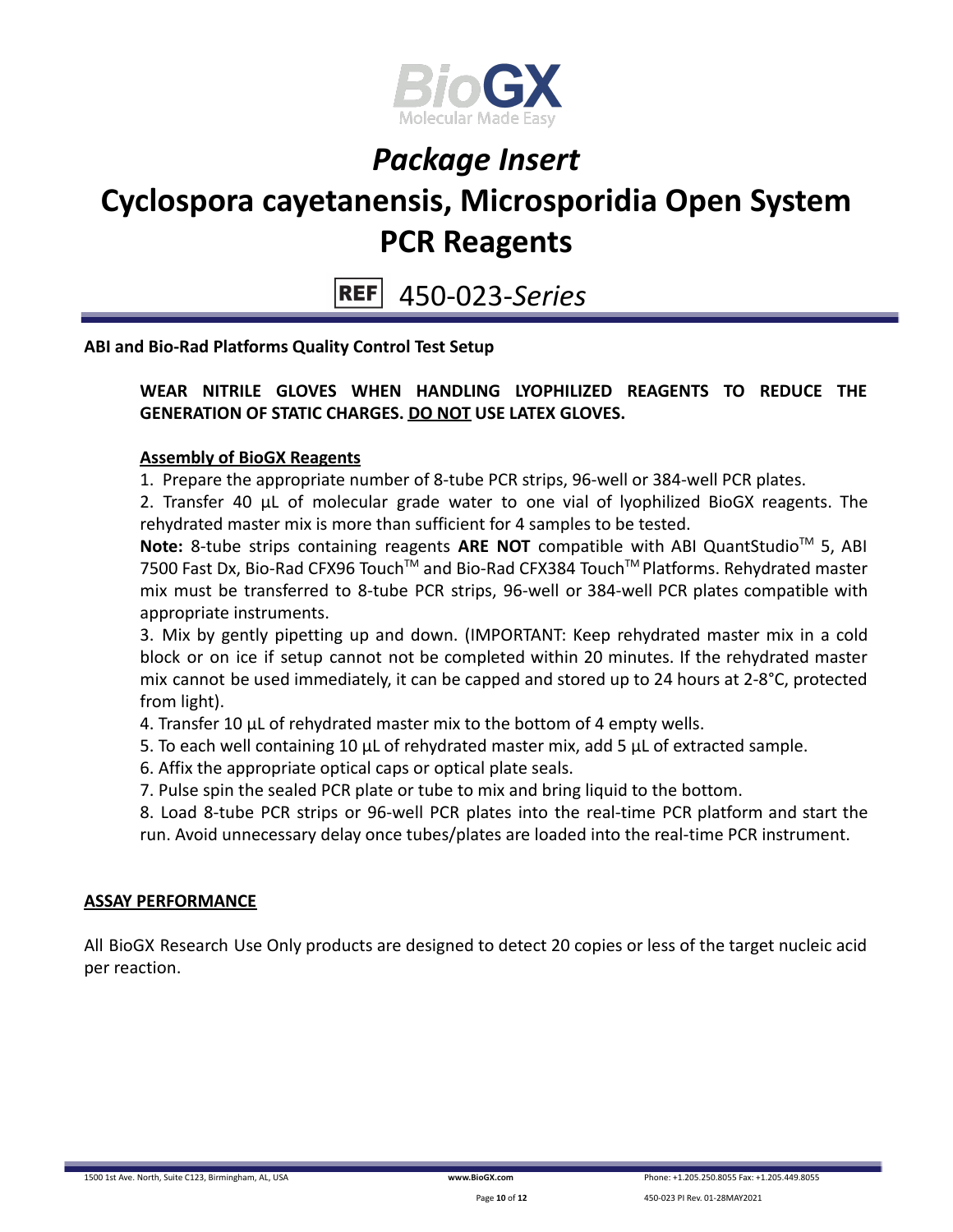

450-023-*Series*

#### **INTERPRETATION OF RESULTS**

#### **Table 2.** Multiplex PCR Results Interpretation for 450-023-*Series*.

| Cyclospora<br>cayetanensis | Microsporidia** | <b>IAC or SPC</b> | Interpretation                                       |
|----------------------------|-----------------|-------------------|------------------------------------------------------|
| +                          |                 | $+/-$             | Cyclospora cayetanensis POSITIVE                     |
| $\,$                       | ٠               | $+/-$             | Microsporidia** POSITIVE                             |
|                            |                 | $\ddotmark$       | Cyclospora cayetanensis and Microsporidia** NEGATIVE |
|                            |                 |                   | Unresolved*                                          |

\*Failed PCR due to inhibition, reagent failure or incorrect assembly of PCR reaction.

\*\*Positive result is a screen for any of the following species Enterocytozoon bieneusi, Encephalitozoon intestinalis, Encephalitozoon hellem, Encephalitozoon cuniculi.

#### **REFERENCES**

- 1. Ortega, Ynés R., and Roxana Sanchez. "Update on Cyclospora cayetanensis, a food-borne and waterborne parasite." Clinical Microbiology Reviews 23.1 (2010): 218-234.
- 2. Verweij, Jaco J., et al. "Multiplex detection of Enterocytozoon bieneusi and Encephalitozoon spp. in fecal samples using real-time PCR." Diagnostic microbiology and infectious disease 57.2 (2007): 163-167.
- 3. Wolk, D. M., et al. "Real-time PCR method for detection of Encephalitozoon intestinalis from stool specimens." Journal of clinical microbiology 40.11 (2002): 3922-3928.
- 4. Clinical and Laboratory Standards Institute. Protection of laboratory workers from occupationally acquired infections; Approved Guideline. Document M29 (Refer to the latest edition).
- 5. Centers for Disease Control and Prevention and National Institutes of Health. Biosafety in Microbiological and Biomedical Laboratories. Choosewood L.C. and Wilson D.E. (eds) (2009). HHS Publication No. (CDC) 21-1112.
- 6. BD MAX<sup>™</sup> System User's Manual (refer to the latest revision) BD Life Sciences, Sparks, Maryland 21152 USA.
- 7. QuantStudioTM Design and Analysis software User Guide, ThermoFisher Scientific, Waltham, Massachusetts, USA (Refer to the latest version).
- 8. Applied Biosystems 7500 Fast Dx Real-Time PCR Instrument Instructions for Use (2012). Life Technologies Holdings Pte Ltd, Singapore. Publication Part Number 4406991 [Rev. E].
- 9. CFX96 Touch, CFX96 Touch Deep Well, CFX Connect, and CFX384 Touch Systems Instruction Manual (refer to the latest version), Bio-Rad Laboratories, Inc., Hercules, California, USA (Refer to the latest version).

#### **Please call BioGX or email info@biogx.com with any questions you may have regarding this product.**

| <b>Rev. #</b> | <b>Effective Date</b> | <b>Summary of Changes</b> |
|---------------|-----------------------|---------------------------|
| 01            | 28 MAY 2021           | Initial<br>Release.       |
|               |                       |                           |